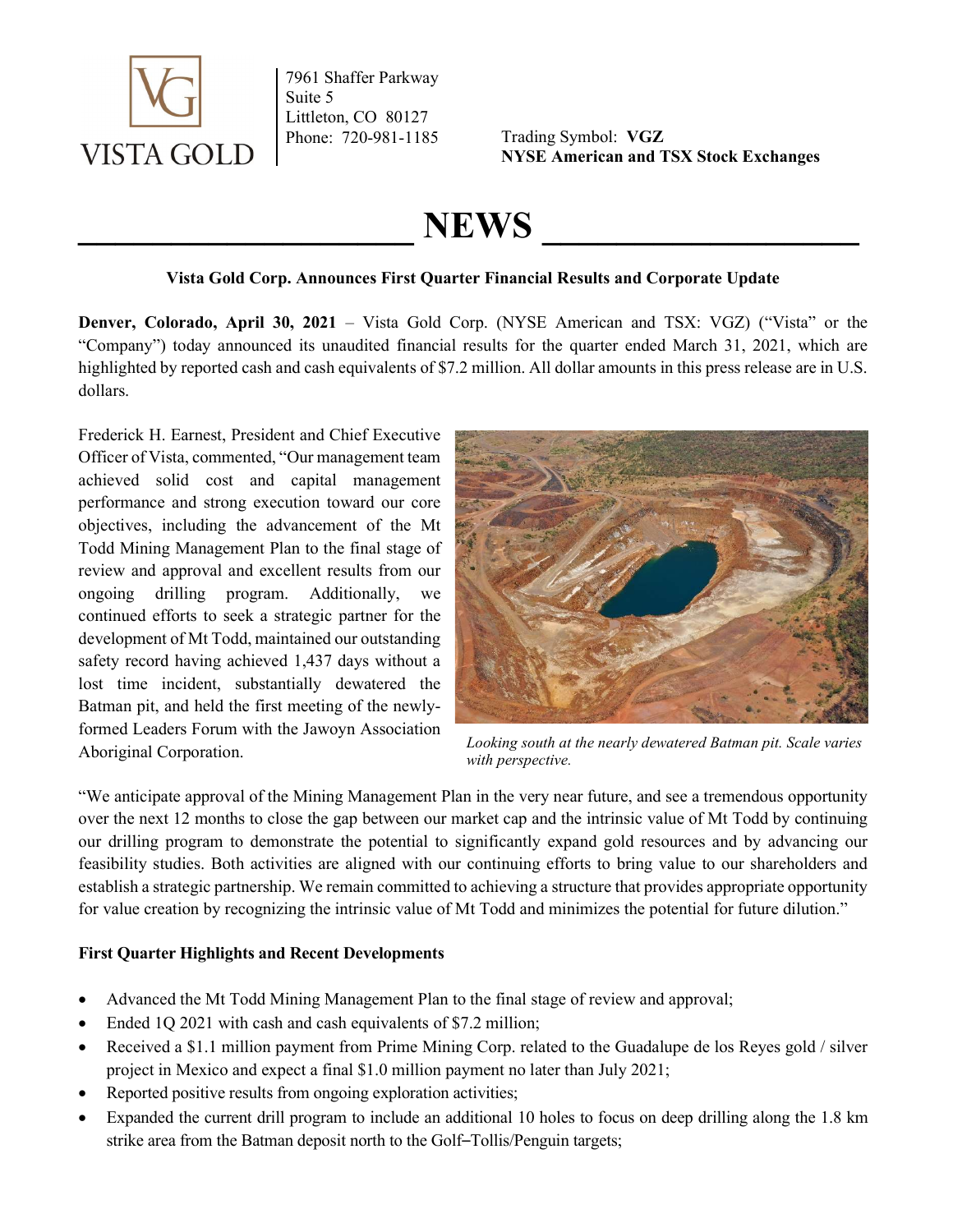- Held the first meeting of the newly-formed Leaders Forum with the Jawoyn Association Aboriginal Corporation; and
- Substantially dewatered the Batman pit, with only 0.5 GL remaining.

## Summary of Q1 2021 Financial Results

At March 31, 2021, cash and cash equivalents totaled \$7.2 million. We benefited during the quarter from receipt of \$1.1 million related to Guadalupe de los Reyes and continued control over our base expenditures. This allowed us to commit additional funds to the drilling program. For consideration, Vista extended the due date for the remaining \$2.5 million option payment payable to Vista for cancellation of the Awak Mas royalty until not later than January 31, 2022.

Vista reported a net loss of \$3.1 million or \$0.03 per share for the three months ended March 31, 2021, compared to a loss of \$3.5 million or \$0.03 per share reported for the three months ended March 31, 2020. The loss for the current quarter was in line with management's expectations.

#### Summary of Drilling Results

The Company made the decision to expand its drilling program during the quarter and is planning an additional 10 holes (approx. 3,000 meters). The first phase of drilling provided our geologists with greater understanding of the location and inter-relation of mineralized structures and cross-structures connecting the Batman deposit and the Golf-Tollis targets. Ongoing drilling is focused on hinge points and intersections of these structures which typically provide the best conditions for the deposition of gold in quartz-calcite-sulfide veins.

The initial program of nine holes totaled 2,640 meters and was completed during Q1. Results of eight holes have been announced to date, with each hole intersecting mineralized structures approximately as targeted. Intercepts were generally thicker than anticipated intervals and encountered higher than expected gold grades. Refer to Figure 1 for drill hole locations to date.





Mr. Earnest commented, "Our historical success in significantly increasing the known size of the Batman deposit through deep drilling and our recent success drilling deep holes along known, but undrilled structural targets reaffirm our belief that there is opportunity for significant resource growth at Mt Todd. We believe that the potential to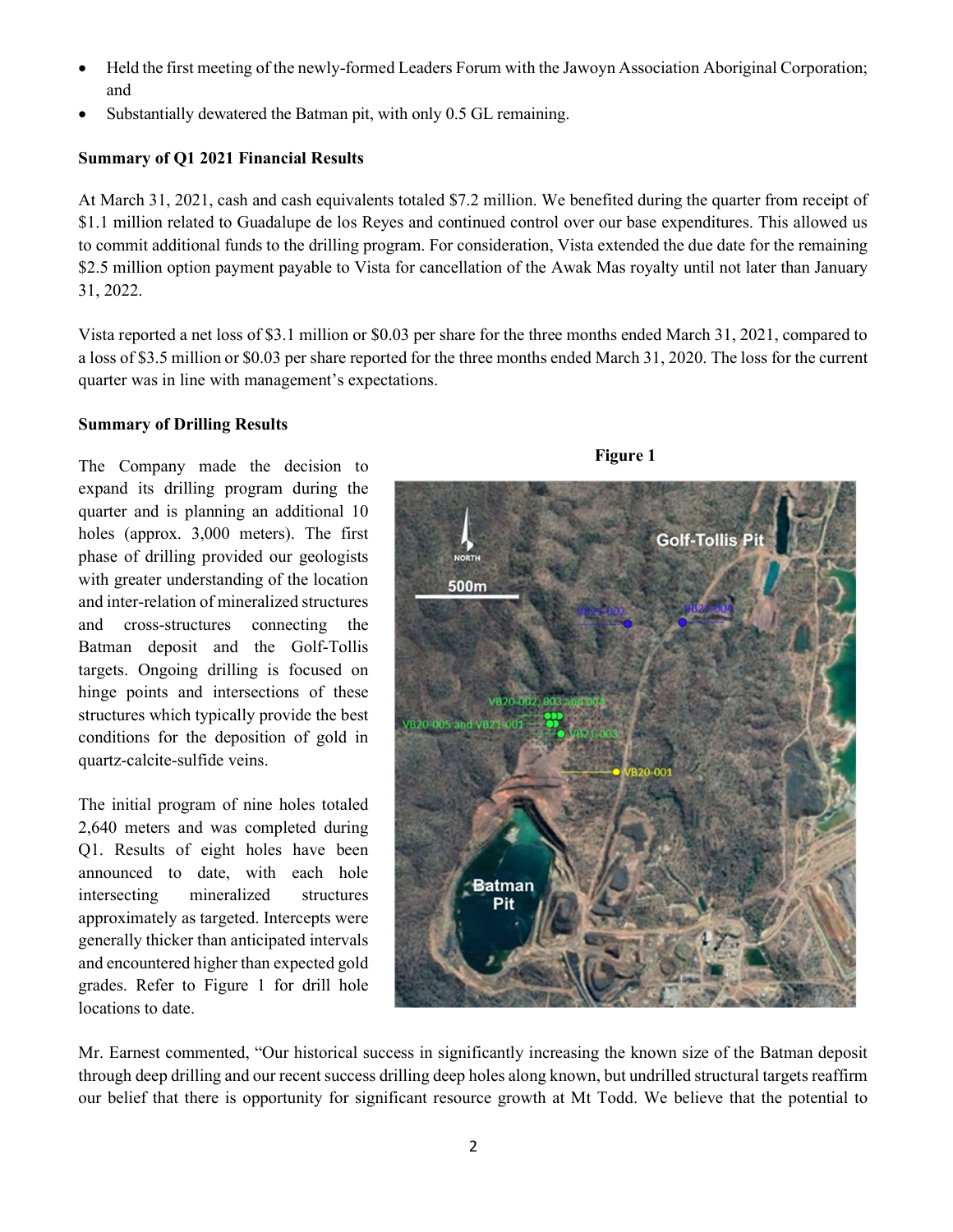significantly extend the life of Mt Todd is important to potential partners. Our present drilling program is planned to demonstrate that potential and unlock the door to greater value recognition."

Highlights from first phase of drilling include:

- Confirmation of the South Cross Structure projecting northeast from the Batman deposit. The drill intercept returned 60 meters of 0.72 grams of Au/tonne and demonstrated higher-grade mineralization within several intervals of this intercept. The South Cross Structure is believed to be a connection between the Batman and Golf-Tollis structures.
- Six drill holes targeting the Batman North Extension demonstrated continuity of mineralization immediately north of the defined Batman deposit. Again, drill intercepts were thicker than previously expected and generally returned higher grades in the center portions. Intercepted veining, mineralogy and gold grades are comparable to what is observed in the Batman deposit and suggest no material differences in metallurgical behavior. These results present an opportunity to develop classified resources both from material that is currently interpreted as waste within the planned Batman pit and outside the pit to the north.
- The first step-out hole, drilled 500 meters north-northeast, intercepted 30 meters of 1.23 grams gold/tonne. This hole was the first deep step-out hole demonstrates the strong potential for continuity of gold mineralization along the Batman-Driffield Structural Trend. A second step-out hole has been drilled further to the east to better understand the orientation of the Golf-Tollis structural trend – assay results for this hole will be announced as part of a future comprehensive announcement including the results of additional holes to be drilled in this vicinity. ering distinued Barman deposit. Again, drill intercepts were thicken interviously expected and generally<br>
Fr grades in the center portions. Intercepted veining, mineralogy and gold grades are comparable<br>
terved in the Bat
- The drilling program has been expanded to include an additional 10 holes to focus on deep drilling along the 1.8 Km strike length from the Batman deposit north to the Golf-Tollis/Penguin targets.

|                 |                   |                      | results present an opportunity to develop classified resources both from material that is currently interpreted as |       | waste within the planned Batman pit and outside the pit to the north.                                                                                                                                                                                                                                                                                                                                                                                                                                                                                                                        |         |       |           |       |       |                      |                                 |                    |
|-----------------|-------------------|----------------------|--------------------------------------------------------------------------------------------------------------------|-------|----------------------------------------------------------------------------------------------------------------------------------------------------------------------------------------------------------------------------------------------------------------------------------------------------------------------------------------------------------------------------------------------------------------------------------------------------------------------------------------------------------------------------------------------------------------------------------------------|---------|-------|-----------|-------|-------|----------------------|---------------------------------|--------------------|
| $\bullet$       | vicinity.         |                      |                                                                                                                    |       | The first step-out hole, drilled 500 meters north-northeast, intercepted 30 meters of 1.23 grams gold/tonne. This<br>hole was the first deep step-out hole demonstrates the strong potential for continuity of gold mineralization along<br>the Batman-Driffield Structural Trend. A second step-out hole has been drilled further to the east to better<br>understand the orientation of the Golf-Tollis structural trend - assay results for this hole will be announced as<br>part of a future comprehensive announcement including the results of additional holes to be drilled in this |         |       |           |       |       |                      |                                 |                    |
|                 |                   |                      |                                                                                                                    |       | The drilling program has been expanded to include an additional 10 holes to focus on deep drilling along the 1.8<br>Km strike length from the Batman deposit north to the Golf-Tollis/Penguin targets.<br>Table 1 – Summary of Assay Results Announced to Date                                                                                                                                                                                                                                                                                                                               |         |       |           |       |       |                      |                                 |                    |
|                 |                   |                      | <b>Grid Co-ordinates</b>                                                                                           |       | <b>Survey Data</b>                                                                                                                                                                                                                                                                                                                                                                                                                                                                                                                                                                           |         |       |           |       |       | <b>Intersections</b> |                                 |                    |
|                 | <b>Target</b>     | <b>MGA94</b><br>Grid | <b>MGA94</b><br>Grid                                                                                               | RL    | Azimuth                                                                                                                                                                                                                                                                                                                                                                                                                                                                                                                                                                                      | Dip     | Depth |           | From  | To    | Interval             | <b>True</b><br><b>Thickness</b> | Grade              |
| Hole No.        | <b>Structure</b>  | Easting              | <b>Northing</b>                                                                                                    | (m)   | (°)                                                                                                                                                                                                                                                                                                                                                                                                                                                                                                                                                                                          | (°)     | (m)   |           | (m)   | (m)   | (m)                  | (m)                             | $(g/t \text{ Au})$ |
| VB20-001        | South             | 187603.0             | 8435654.0                                                                                                          | 148.0 | 270.0                                                                                                                                                                                                                                                                                                                                                                                                                                                                                                                                                                                        | $-58.0$ | 326.8 |           | 84.0  | 144.0 | 60.0                 | 30.0                            | 0.72               |
|                 | Cross             |                      |                                                                                                                    |       |                                                                                                                                                                                                                                                                                                                                                                                                                                                                                                                                                                                              |         |       | Including | 84.0  | 104.0 | 20.0                 | 10.0                            | 0.94               |
|                 | Lode              |                      |                                                                                                                    |       |                                                                                                                                                                                                                                                                                                                                                                                                                                                                                                                                                                                              |         |       | Including | 122.0 | 144.0 | 22.0                 | 11.0                            | 1.01               |
|                 |                   |                      |                                                                                                                    |       |                                                                                                                                                                                                                                                                                                                                                                                                                                                                                                                                                                                              |         |       | Including | 134.0 | 139.0 | 5.0                  | 3.0                             | 2.39               |
| <b>VB20-002</b> | Batman            |                      | 187287.0 8435936.0                                                                                                 | 143.0 | 270.0                                                                                                                                                                                                                                                                                                                                                                                                                                                                                                                                                                                        | $-58.0$ | 280.0 |           | 8.0   | 164.0 | 156.0                | 113.0                           | 0.55               |
|                 | North             |                      |                                                                                                                    |       |                                                                                                                                                                                                                                                                                                                                                                                                                                                                                                                                                                                              |         |       | including | 8.0   | 19.0  | 11.0                 | 8.0                             | 0.88               |
|                 |                   |                      |                                                                                                                    |       |                                                                                                                                                                                                                                                                                                                                                                                                                                                                                                                                                                                              |         |       | including | 101.0 | 130.0 | 29.0                 | 20.0                            | 1.00               |
|                 |                   |                      |                                                                                                                    |       |                                                                                                                                                                                                                                                                                                                                                                                                                                                                                                                                                                                              |         |       | and       | 203.0 | 220.0 | 17.0                 | 12.0                            | 0.72               |
|                 |                   |                      |                                                                                                                    |       |                                                                                                                                                                                                                                                                                                                                                                                                                                                                                                                                                                                              |         |       | including | 219.0 | 220.0 | 1.0                  | 0.7                             | 3.72               |
| VB20-003        | Batman            |                      | 187272.0 8435933.0                                                                                                 | 140.0 | 266.0                                                                                                                                                                                                                                                                                                                                                                                                                                                                                                                                                                                        | $-54.0$ | 299.8 |           | 15.0  | 160.0 | 145.0                | 92.0                            | 0.44               |
|                 | North             |                      |                                                                                                                    |       |                                                                                                                                                                                                                                                                                                                                                                                                                                                                                                                                                                                              |         |       | including | 81.0  | 160.0 | 79.0                 | 50.0                            | 0.51               |
|                 |                   |                      |                                                                                                                    |       |                                                                                                                                                                                                                                                                                                                                                                                                                                                                                                                                                                                              |         |       | including | 155.0 | 160.0 | 5.0                  | 3.0                             | 1.47               |
| VB20-004        | Batman            |                      | 187251.0 8435933.0                                                                                                 | 144.0 | 270.0                                                                                                                                                                                                                                                                                                                                                                                                                                                                                                                                                                                        | $-48.0$ | 146.0 |           | 15.0  | 21.0  | 6.0                  | 4.5                             | 0.57               |
|                 | North             |                      |                                                                                                                    |       |                                                                                                                                                                                                                                                                                                                                                                                                                                                                                                                                                                                              |         |       | and       | 33.0  | 40.0  | 7.0                  | 5.0                             | 0.60               |
|                 |                   |                      |                                                                                                                    |       |                                                                                                                                                                                                                                                                                                                                                                                                                                                                                                                                                                                              |         |       | and       | 52.0  | 59.0  | 7.0                  | 5.0                             | 0.47               |
|                 |                   |                      |                                                                                                                    |       |                                                                                                                                                                                                                                                                                                                                                                                                                                                                                                                                                                                              |         |       | and       | 84.0  | 88.0  | 4.0                  | 3.0                             | 1.26               |
|                 |                   |                      |                                                                                                                    |       |                                                                                                                                                                                                                                                                                                                                                                                                                                                                                                                                                                                              |         |       |           | 26.0  | 35.0  | 9.0                  | 6.4                             | 1.16               |
|                 | $VB20-005$ Batman |                      | 187263.0 8435898.0                                                                                                 | 151.0 | 269.9                                                                                                                                                                                                                                                                                                                                                                                                                                                                                                                                                                                        | $-61.0$ | 197.9 |           |       |       |                      |                                 |                    |
|                 | North             |                      |                                                                                                                    |       |                                                                                                                                                                                                                                                                                                                                                                                                                                                                                                                                                                                              |         |       | and       | 49.0  | 87.0  | 38.0                 | 27.1                            | 0.57               |

Table 1 – Summary of Assay Results Announced to Date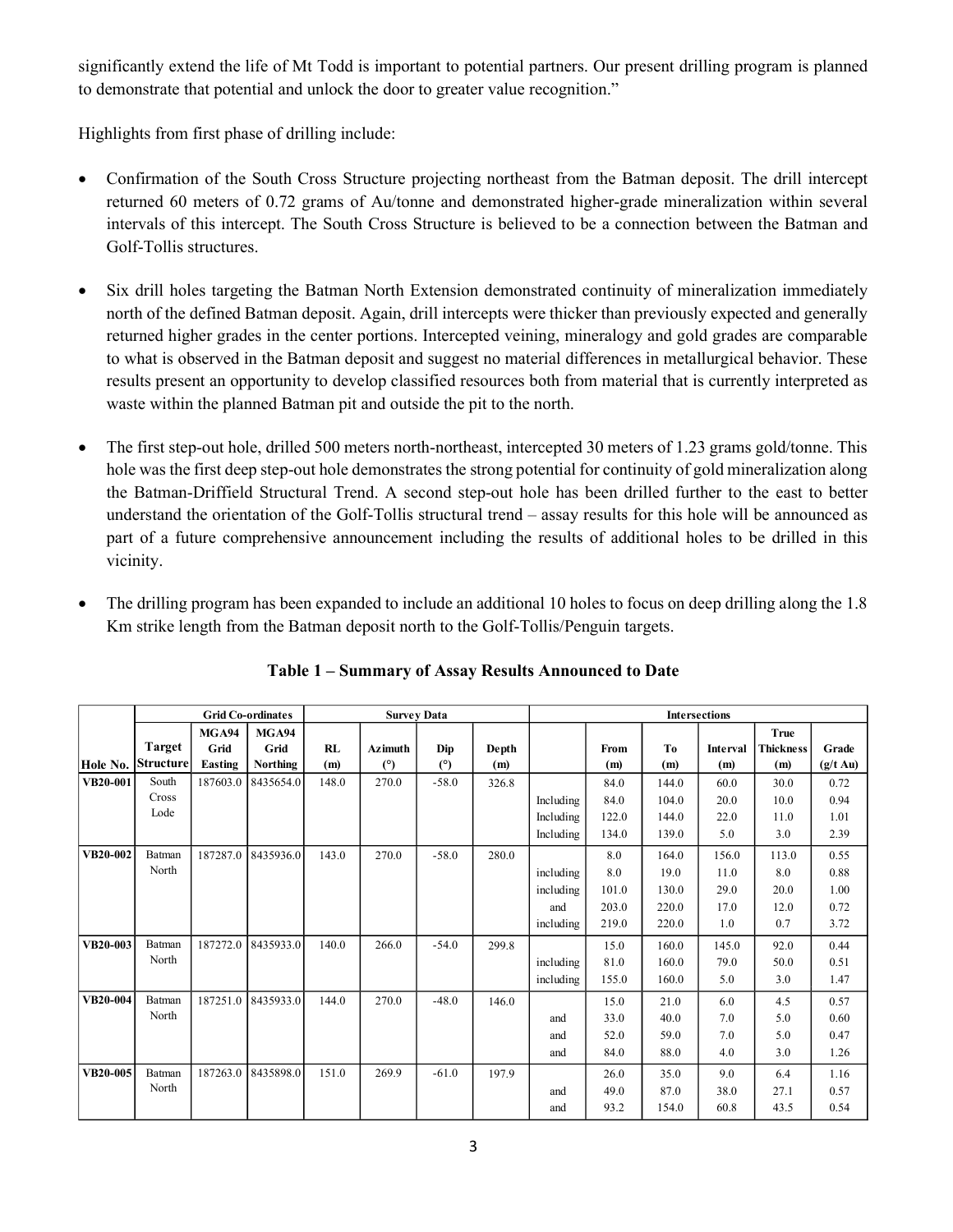|                      |                                     |                      | <b>Grid Co-ordinates</b>              |              | <b>Survey Data</b> |                |              |                         |                                  |                                  | <b>Intersections</b>      |                                 |                                    |
|----------------------|-------------------------------------|----------------------|---------------------------------------|--------------|--------------------|----------------|--------------|-------------------------|----------------------------------|----------------------------------|---------------------------|---------------------------------|------------------------------------|
|                      | <b>Target</b>                       | <b>MGA94</b><br>Grid | MGA94<br>Grid                         | <b>RL</b>    | <b>Azimuth</b>     | Dip            | Depth        |                         | From                             | T <sub>0</sub>                   | Interval                  | <b>True</b><br><b>Thickness</b> | Grade                              |
| Hole No.<br>VB21-001 | <b>Structure</b><br>Batman<br>North | Easting              | <b>Northing</b><br>187287.0 8435900.0 | (m)<br>152.0 | (°)<br>269.9       | (°)<br>$-58.0$ | (m)<br>234.5 | and                     | (m)<br>27.0<br>103.0             | (m)<br>38.0<br>145.0             | (m)<br>11.0<br>42.0       | (m)<br>9.2<br>35.0              | $(g/t \text{ Au})$<br>1.14<br>0.97 |
| VB21-002             | North<br>Cross                      |                      | 187662.0 8436402.0                    | 164.0        | 269.9              | $-50.0$        | 458.6        | including<br>including  | 121.4<br>224.0<br>224.0          | 141.0<br>254.0<br>232.0          | 19.6<br>30.0<br>8.0       | 16.3<br>25.0<br>6.7             | 1.36<br>1.23<br>1.74               |
| VB21-003             | Lode<br>Batman<br>North             |                      | 187322.0 8435849.0                    | 158.8        | 271.9              | $-62.0$        | 285.7        | and<br>and<br>including | 268.0<br>157.0<br>174.0<br>178.0 | 271.0<br>163.0<br>248.0<br>183.0 | 3.0<br>6.0<br>74.0<br>5.0 | 2.5<br>5.0<br>61.7<br>4.2       | 1.73<br>1.58<br>0.87<br>1.60       |

John Rozelle, Vista's Sr. Vice President, a Qualified Person ("QP") as defined by Canadian National Instrument 43- 101 – Standards of Disclosure for Mineral Projects, has verified the data underlying the information contained in and has approved this press release. The information contained in this press release does not change any of the mineral resources or reserves estimates contained in Vista's October 7, 2019 NI 43-101 Technical Report, Mt Todd Gold Project, 50,000 tpd Preliminary Feasibility Study, Northern Territory, Australia. The information contained in this press release is provided to inform the reader of the growth of our geologic understanding of the Project. There has been insufficient exploration to define a mineral resource with respect to the exploration target areas and it is uncertain if further exploration will result in the exploration target areas being delineated as a mineral resource.

## Data Verification and QA/QC

The sampling method and approach for the drillholes are as follows:

- The drill core, upon removal from the core barrel, is placed into plastic core boxes;
- The plastic core boxes are transported to the sample preparation building;
- The core is marked, geologically logged, geotechnically logged, photographed, and sawn into halves. Onehalf is placed into sample bags as one-meter sample lengths, and the other half retained for future reference. The only exception to this is when a portion of the remaining core has been flagged for use in metallurgical testwork;
- The bagged samples have sample tags placed both inside and on the outside of the sample bags. The individual samples are grouped into "lots" for submission to Northern Analytical Laboratories Pty. Ltd. ("NAL"), an independent ISO 9000 certified lab, for preparation and analytical testing; and
- All of this work was done under the supervision of a Vista geologist.

Processing of the core included photographing, geotechnical and geologic logging, and marking the core for sampling. The nominal sample interval was one meter. When this process was completed, the core was moved into the core cutting/storage area where it was laid out for sampling. The core was laid out using the following procedures:

- One meter depth intervals were marked out on the core by a member of the geologic staff;
- Core orientation (bottom of core) was marked with a solid line when at least three orientation marks aligned and used for structural measurements. When orientation marks were insufficient an estimated orientation was indicated by a dashed line;
- Geologic logging was then done by a member of the geologic staff. Assay intervals were selected at that time and a cut line marked on the core. The standard sample interval was one meter, with a minimum of 0.2 m and a maximum of 1.2 m;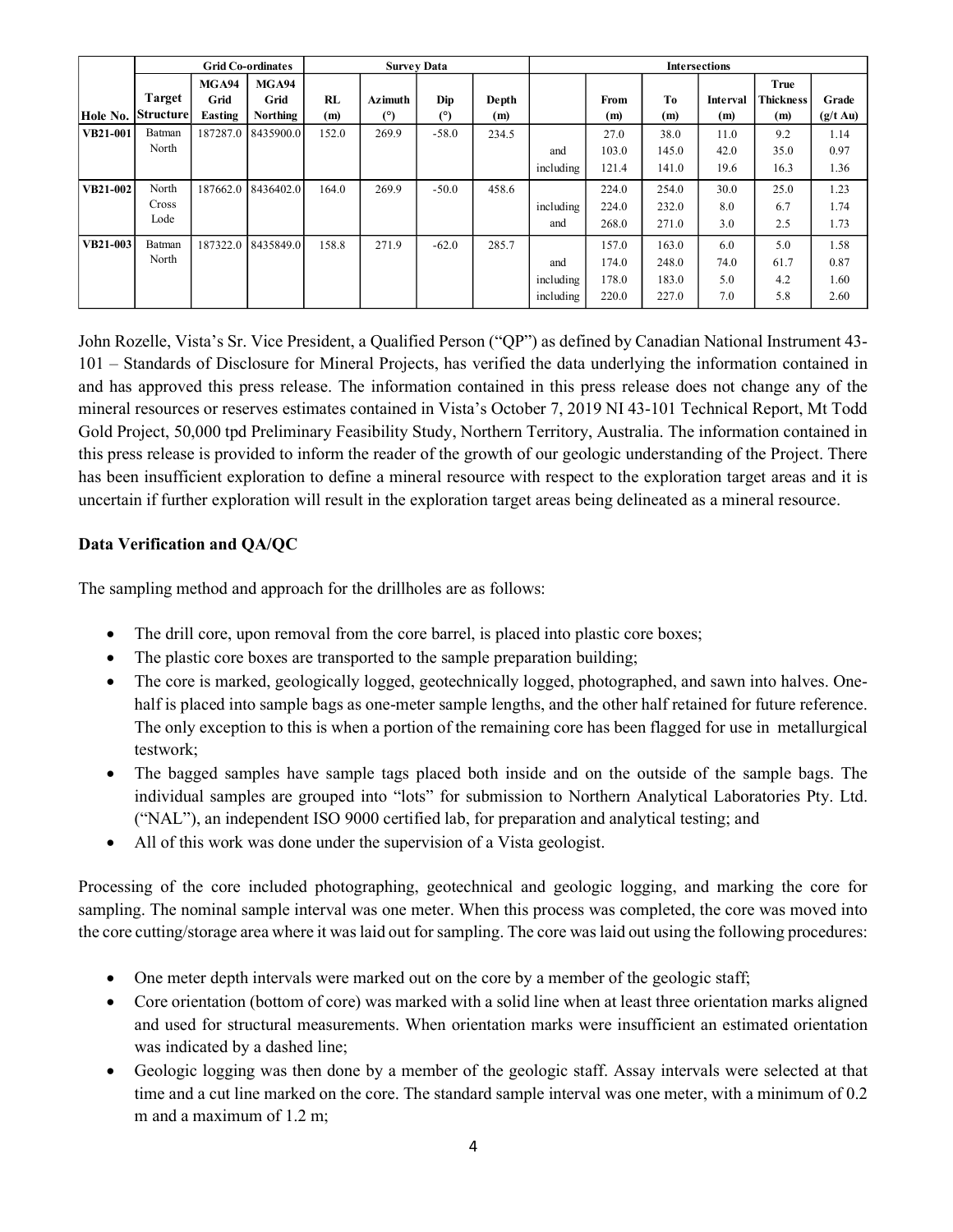- Blind sample numbers were then assigned based on pre-labeled sample bags. Sample intervals were then indicated in the core tray at the appropriate locations; and
- Each core tray was photographed and restacked on pallets pending sample cutting and stored on site indefinitely.

The core was then cut using diamond saws with each interval placed in sample bags. At this time, the standards and blanks were also placed in plastic bags for inclusion in the shipment. A reference standard or a blank was inserted at a minimum ratio of 1 in 10 and at suspected high grade intervals additional blanks sample were added. Standard reference material was sourced from Ore Research & Exploration Pty Ltd and provided in 60 g sealed packets. When a sequence of five samples was completed, they were placed in a shipping bag and closed with a zip tie. All of these samples were kept in the secure area until crated for shipping.

Samples were placed in crates for shipping with 100 samples per crate (20 shipping bags). The crates were stacked outside the core shed until picked up for transport and shipped to NAL in Pine Creek, Northern Territory, for standard fire assays. At the lab, the samples are pulverized and split down to 50-gram assay samples prior to assaying. The industry-standard 3 assay-ton fire assay is followed by an atomic absorption (AA) finish, except where results report a result of greater than 3 g Au/tonne, and then a gravimetric finish is used to report final results.

The QP is satisfied that sample security measures meet industry standards. Statistical analysis of the various drilling populations and quality assurance/quality control (QA/QC) samples has not identified or highlighted any reasons to not accept the data as representative of the tenor and grade of the mineralization estimated at the Batman deposit.

## Management Conference Call

Management's quarterly conference call to review financial results for the quarter ended March 31, 2021 and to discuss corporate and project activities is scheduled for Tuesday, May 4, 2021 at 10:00 am MDT (12:00 pm EDT).

Participant Toll Free: (844) 898-8648 Participant International: (647) 689-4225 Conference ID: 1336038

This call will also be archived and available at www.vistagold.com after May 4, 2021. Audio replay will be available for 21 days by calling toll-free in North America (800) 585-8367 or (404) 537-3406.

If you are unable to access the audio or phone-in on the day of the conference call, please email your questions to ir@vistagold.com.

For further information, please contact Pamela Solly, Vice President of Investor Relations, at (720) 981-1185.

#### About Vista Gold Corp.

The Company is a gold project developer. Our principal asset is our flagship Mt Todd gold project in Northern Territory, Australia. Mt Todd is the largest undeveloped gold project in Australia.

For further information, please contact Pamela Solly, Vice President of Investor Relations, at (720) 981-1185.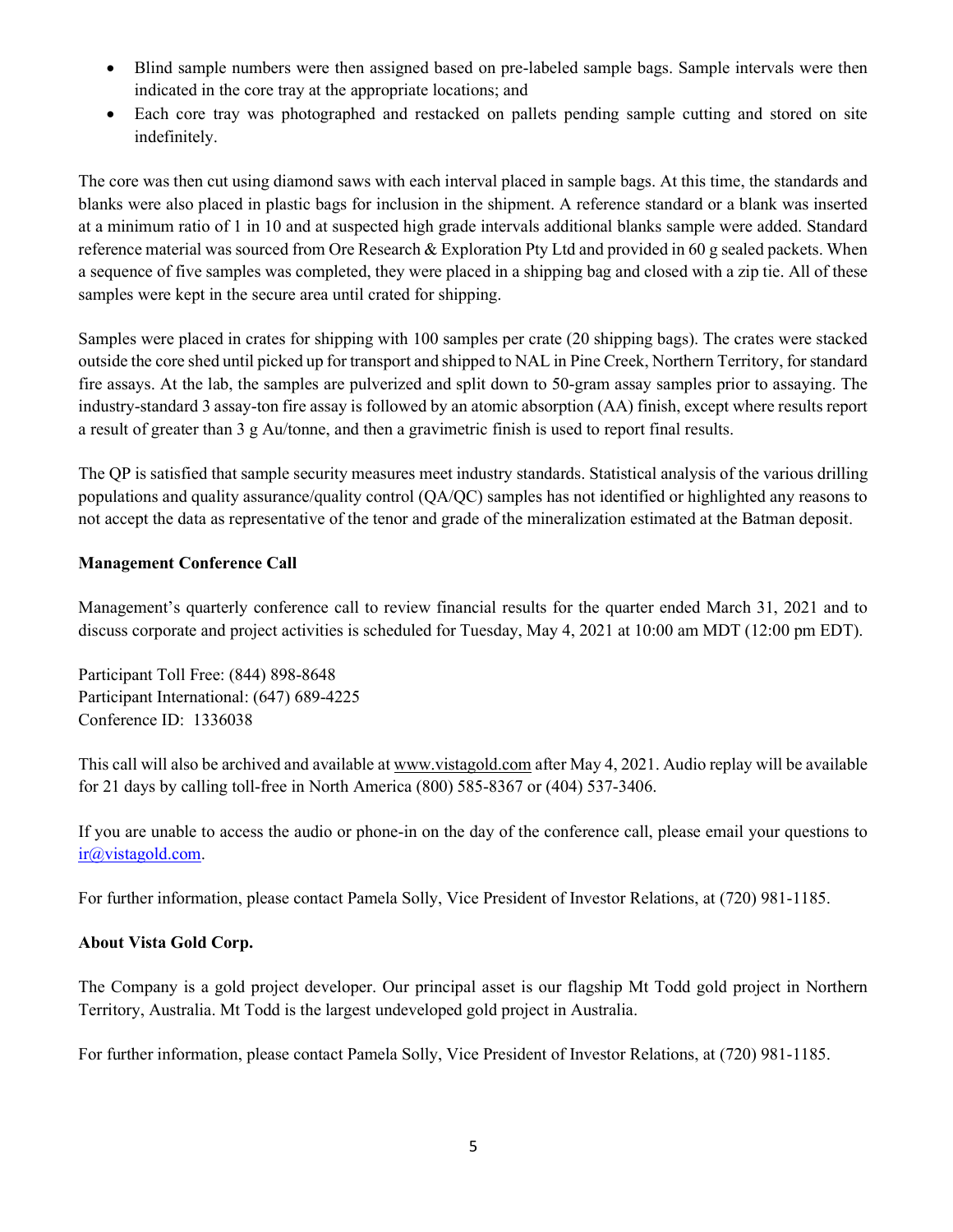#### Forward Looking Statements

This press release contains forward-looking statements within the meaning of the U.S. Securities Act of 1933, as amended, and U.S. Securities Exchange Act of 1934, as amended, and forward-looking information within the meaning of Canadian securities laws. All statements, other than statements of historical facts, included in this press release that address activities, events or developments that we expect or anticipate will or may occur in the future, including such things as our belief that there is tremendous opportunity over the next 12 months to close the gap between our market cap and the intrinsic value of Mt Todd by completing a feasibility study and drilling to demonstrate the potential for resource growth north of the Batman deposit; our plan to achieve a structure that provides appropriate opportunity for value creation by recognizing the intrinsic value of Mt Todd and minimizes the potential for future dilution; our belief that there is tremendous opportunity for significant resource growth at Mt Todd and the potential to significantly extend the life of mine; our belief that the South Cross Structure is a connection between the Batman and Golf-Tollis structures; our belief that the Batman North Extension intercepted veining, mineralogy and gold grades are comparable to the Batman deposit and suggest no material differences in metallurgical behavior; our belief that the results of the six drill holes targeting the Batman North Extension present opportunity to develop classified resources both within the planned Batman pit from material currently interpreted as waste and externally to the north; our belief that the results of the first step-out hole drilled 500 meters north-northeast demonstrate the strong potential for continuity of gold mineralization along the Batman-Driffield Structural Trend; and our belief that Mt Todd is the largest undeveloped gold project in Australia are forward-looking statements and forward-looking information. The material factors and assumptions used to develop the forward-looking statements and forward-looking information contained in this press release include the following: our approved business plans, exploration and assay results, results of our test work for process area improvements, mineral resource and reserve estimates and results of preliminary economic assessments, prefeasibility studies and feasibility studies on our projects, if any, our experience with regulators, and positive changes to current economic conditions and the price of gold. When used in this press release, the words "optimistic," "potential," "indicate," "expect," "intend," "hopes," "believe," "may," "will," "if," "anticipate," and similar expressions are intended to identify forward-looking statements and forward-looking information. These statements involve known and unknown risks, uncertainties and other factors which may cause the actual results, performance or achievements of the Company to be materially different from any future results, performance or achievements expressed or implied by such statements. Such factors include, among others, uncertainties inherent in the exploration of mineral properties, the possibility that future exploration results will not be consistent with the Company's expectations; there being no assurance that the exploration program or programs of the Company will result in expanded mineral resources; uncertainty of resource and reserve estimates, uncertainty as to the Company's future operating costs and ability to raise capital; risks relating to cost increases for capital and operating costs; risks of shortages and fluctuating costs of equipment or supplies; risks relating to fluctuations in the price of gold; the inherently hazardous nature of mining-related activities; potential effects on our operations of environmental regulations in the countries in which it operates; risks due to legal proceedings; risks relating to political and economic instability in certain countries in which it operates; uncertainty as to the results of bulk metallurgical test work; and uncertainty as to completion of critical milestones for Mt Todd; as well as those factors discussed under the headings "Note Regarding Forward-Looking Statements" and "Risk Factors" in the Company's latest Annual Report on Form 10-K as filed February 25, 2021 and other documents filed with the U.S. Securities and Exchange Commission and Canadian securities regulatory authorities. Although we have attempted to identify important factors that could cause actual results to differ materially from those described in forward-looking statements and forward-looking information, there may be other factors that cause results not to be as anticipated, estimated or intended. Except as required by law, we assume no obligation to publicly update any forward-looking statements or forward-looking information; whether as a result of new information, future events or otherwise.

#### Cautionary Note to United States Investors

The United States Securities and Exchange Commission ("SEC") limits disclosure for U.S. reporting purposes to mineral deposits that a company can economically and legally extract or produce. The technical reports referenced in this press release uses the terms defined in Canadian National Instrument 43-101 – Standards of Disclosure for Mineral Projects ("NI 43-101") and the Canadian Institute of Mining, Metallurgy and Petroleum (the "CIM") – CIM Definition Standards on Mineral Resources and Mineral Reserves, adopted by the CIM Council, as amended (the "CIM Definition Standards"). These standards are not the same as reserves under the SEC's Industry Guide 7 and may not constitute reserves or resources under the SEC's newly adopted disclosure rules to modernize mineral property disclosure requirements ("SEC Modernization Rules"), which became effective February 25, 2019 and will be applicable to the Company in its annual report for the fiscal year ending December 31, 2021. Under the currently applicable SEC Industry Guide 7 standards, a "final" or "bankable" feasibility study is required to report reserves, the three-year historical average price is used in any reserve or cash flow analysis to designate reserves and all necessary permits and government approvals must be filed with the appropriate governmental authority. Additionally, the technical reports uses the terms "measured resources", "indicated resources", and "measured & indicated resources". We advise U.S. investors that while these terms are Canadian mining terms as defined in accordance with NI 43-101, such terms are not recognized under SEC Industry Guide 7 and normally are not permitted to be used in reports and registration statements filed